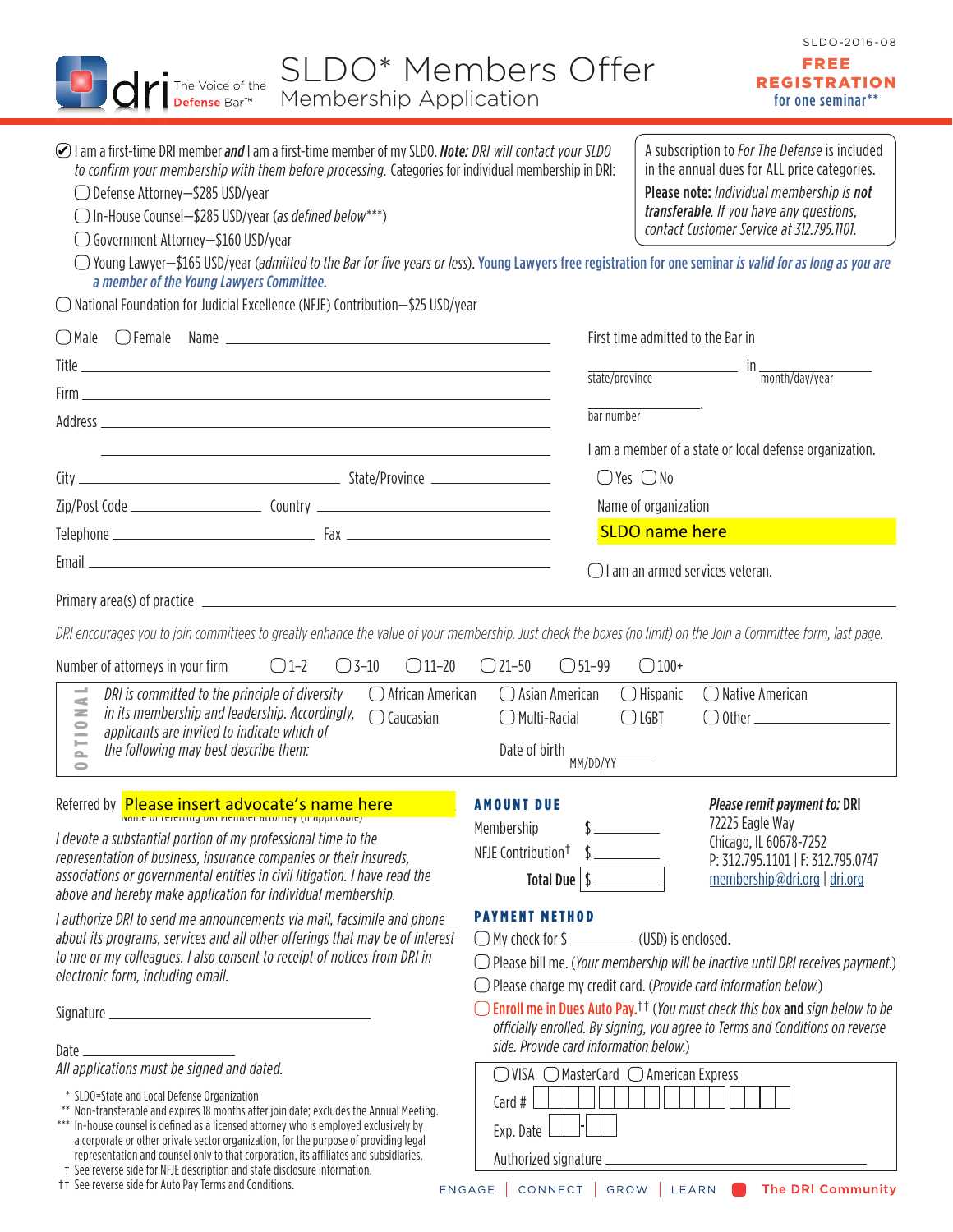## Auto Pay Terms and Conditions

N A T I O N A L

*The following terms and conditions apply if you are enrolled in AutoPay:*

By opting in for the automatic membership dues renewal on the reverse side, you hereby authorize DRI, Inc. on a recurring and automatic basis to annually renew your DRI membership and NFJE contribution (NFJE is an optional \$25 fee) and charge the applicable membership and the optional NFJE donation to the credit card that you place on file.

You understand that DRI will initiate charges pursuant to this authorization not to exceed the amount shown on your DRI invoices. DRI will initiate transfers or charges each year on the date your invoice is due.

DRI may discontinue processing of recurring charges if DRI is unable to secure funds from your debit or credit card for the payments you have authorized due to, but not limited to, insufficient or uncollected funds or insufficient or inaccurate information you provide.

You also understand that this authorization to pay your DRI membership by recurring charges or debits is entirely optional and is not required to obtain or maintain your membership with DRI.

You are responsible for providing DRI with accurate payment information if such information changes in the future.

If you initially received a free or discounted dues rate as part of a special offer upon joining DRI, your renewal dues will be charged at the full rate for your membership category beginning on the date your invoice is due.



## F O U N D A T I O N FOR JUDICIAL EXCELLENCE **Promoting Excellence; Affirming Justice**

Your gift has enabled the National Foundation for Judicial Excellence (NFJE) to produce an annual symposium that has an average attendance of more than 100 state appellate court judges each year. These symposia feature pressing, contemporary legal issues by nationally distinguished legal experts and scholars.

Established in 2004, NFJE is a 501(c)(3) charitable foundation that provides state appellate court judges with educational programs and other tools to continually enhance the rule of law and administration of justice. NFJE is the only defense lawyer organization providing judicial education. NFJE promotes a strong balanced judiciary.

When you make a contribution to NFJE with your DRI dues, a separate receipt will be sent from NFJE for your records. Thank you in advance for your gift. To learn more about the NFJE and its upcoming program, visit **[www.nfje.net](http://www.nfje.net/)**.

NOTE: The National Foundation for Judicial Excellence is required to provide donors with the following disclosure from specific states.

**ARIZONA:** Financial information filed with the Secretary of State is available for public inspection or by calling toll free 1-800-458-5842.

**CALIFORNIA:** A copy of the Official Financial Statement may be obtained from the Attorney General's Registry of Charitable Trusts, Department of Justice, PO Box 903447, Sacramento, CA 94203-4470 or by calling (916) 445-2021.

**FLORIDA:** A copy of the official registration and financial information may be obtained from the Division of Consumer Services by calling toll-free, within the state 1-800-HELP-FLA. Registration does not imply endorsement. Florida Registration #CH19026.

KANSAS: State registration # 381-244-3; our financial report is filed with the secretary of state.

**MARYLAND:** Documents and Information filed under the Maryland charitable organization laws can be obtained from the secretary of state for the cost of postage and copies.

**MISSISSIPPI:** The official registration and financial information of the organization may be obtained from the Mississippi Secretary of State's office by calling 1-888-236-6167. Registration by the Secretary of State does not imply endorsement by the Secretary of State.

**NEW JERSEY:** INFORMATION FILED WITH THE ATTORNEY GENERAL CONCERNING THIS CHARITABLE SOLICITATION MAY BE OBTAINED FROM THE ATTORNEY GENERAL OF THE STATE OF NEW JERSEY BY CALLING 201-504-6215. REGISTRATION WITH THE ATTORNEY GENERAL DOES NOT IMPLY ENDORSEMENT.

**NEW YORK:** A copy of the latest annual report may be obtained from the organization or from the Charities Bureau, Department of Law, 120 Broadway, New York, NY 10271.

**NORTH CAROLINA: Financial information about this organization and a copy of its license are available from the State Solicitation Licensing Branch at 888-830-4939. The license is not an endorsement by the state.**

PENNSYLVANIA: The official registration and financial information of the National Foundation for Judicial Excellence may be obtained from the Pennsylvania Department of State by calling toll free, within Pennsylvania, 800-732-0999. Registration does not imply endorsement.

**VIRGINIA:** Financial statements are available from the State Division of Consumer Affairs.

**WASHINGTON:** Financial disclosure information is currently on file with the Office of the Secretary of State and may be obtained by calling 1-800-332-4483.

**WEST VIRGINIA:** West Virginia residents may obtain a summary of the registration and financial documents from the Secretary of State, State Capitol, Charleston, WV 25305. Registration does not imply endorsement.

National Foundation for Judicial Excellence ■ 55 West Monroe Street, Suite 2000 ■ Chicago, IL 60603 ■ 312.698.6280 ■ **[www.nfje.net](http://www.nfje.net/)**